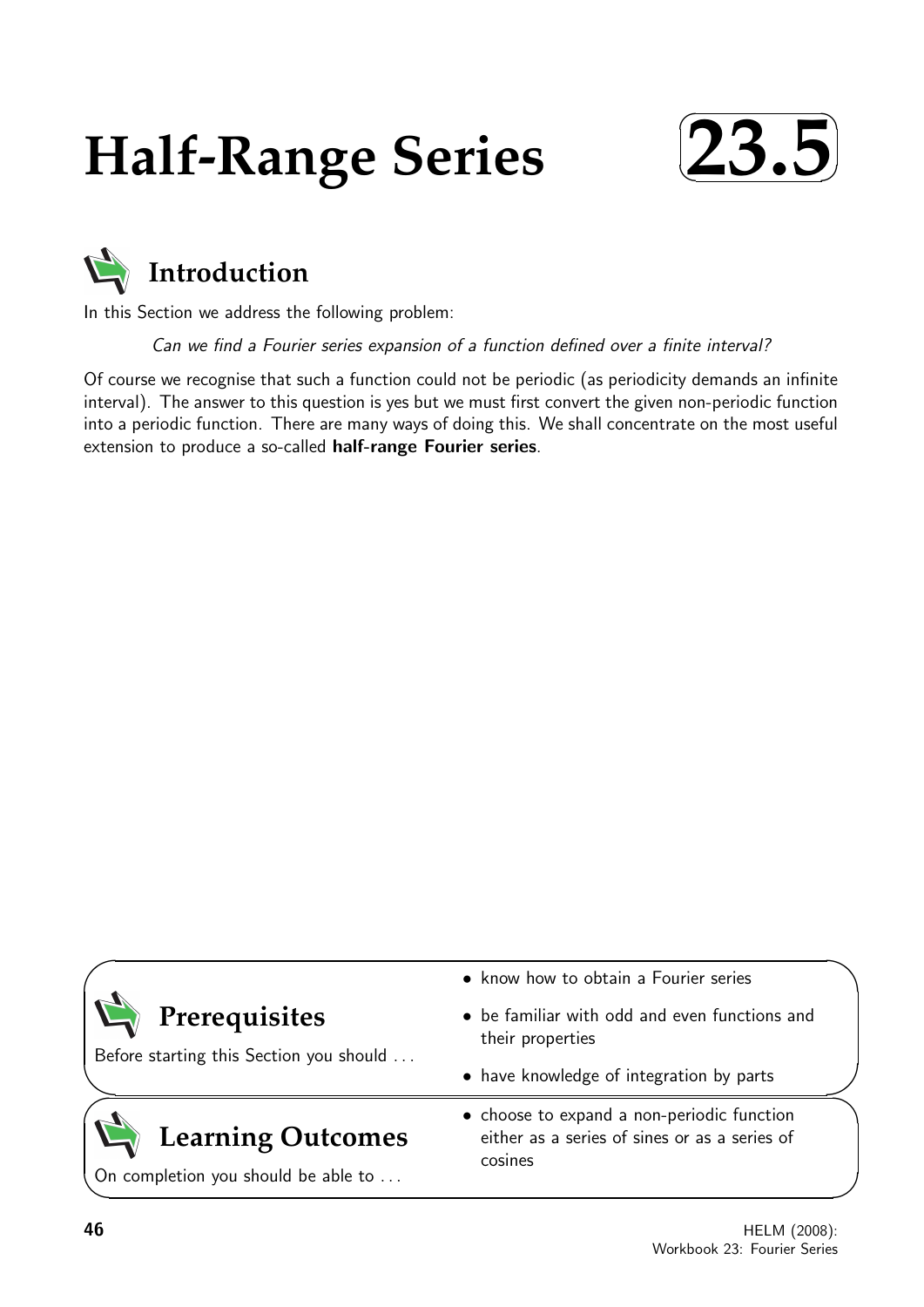

## **1. Half-range Fourier series**

So far we have shown how to represent given periodic functions by Fourier series. We now consider a slight variation on this theme which will be useful in HELM 25 on solving Partial Differential Equations.

Suppose that instead of specifying a periodic function we begin with a function  $f(t)$  defined only over a limited range of values of t, say  $0 < t < \pi$ . Suppose further that we wish to represent this function, over  $0 < t < \pi$ , by a Fourier series. (This situation may seem a little artificial at this point, but this is precisely the situation that will arise in solving differential equations.)

To be specific, suppose we define  $f(t) = t^2$  $0 < t < \pi$ 



Figure 21

We shall consider the interval  $0 < t < \pi$  to be half a period of a  $2\pi$  periodic function. We must therefore define  $f(t)$  for  $-\pi < t < 0$  to complete the specification.



Complete the definition of the above function  $f(t) = t^2$ ,  $0 < t < \pi$ by defining it over  $-\pi < t < 0$  such that the resulting functions will have a Fourier series containing

(a) only cosine terms, (b) only sine terms, (c) both cosine and sine terms.

Your solution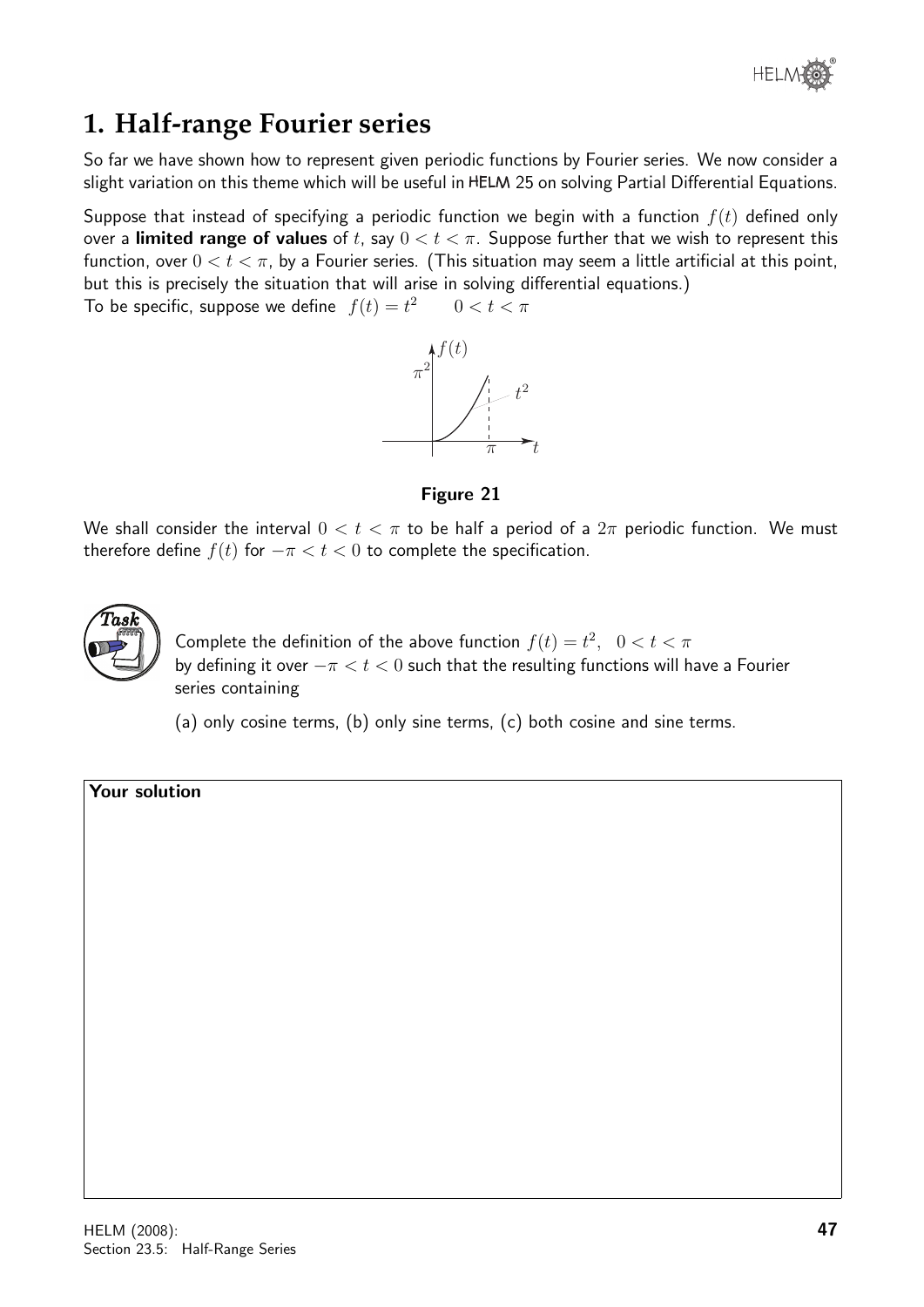

The point is that all three periodic functions  $f_1(t)$ ,  $f_2(t)$ ,  $f_3(t)$  will give rise to a **different** Fourier series but all will represent the function  $f(t) \, = \, t^2$  over  $0 \, < \, t \, < \, \pi.$  Fourier series obtained by extending functions in this sort of way are often referred to as **half-range** series.

Normally, in applications, we require either a Fourier Cosine series (so we would complete a definition as in (i) above to obtain an even periodic function) or a Fourier Sine series (for which, as in (ii) above, we need an odd periodic function.)

The above considerations apply equally well for a function defined over any interval.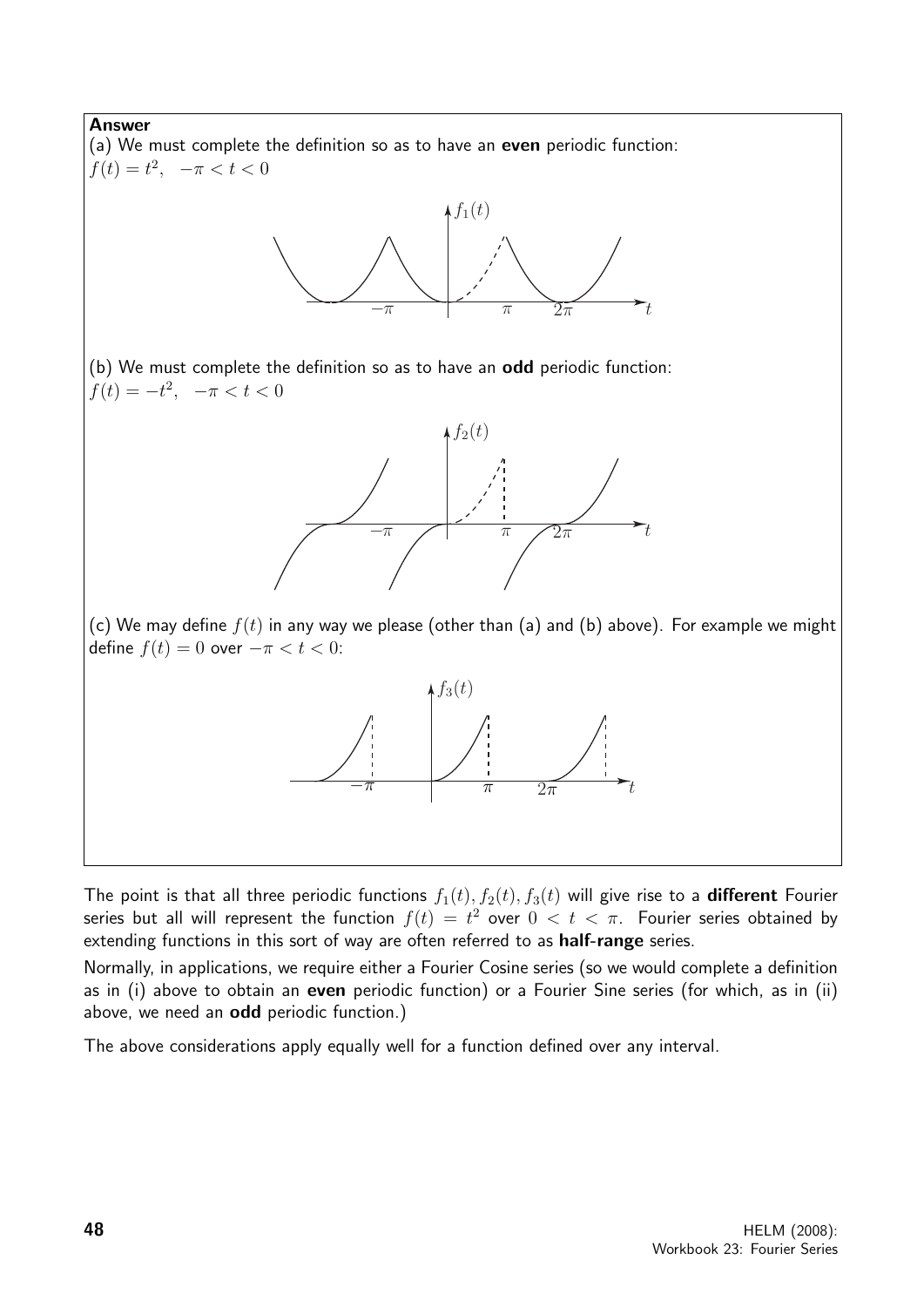



### Solution

We first extend  $f(t)$  as an odd periodic function  $F(t)$  of  $\bold{period}\,\, \bold{6};\,\, f(t)=-t^2,\,\,\,\, -3 < t < 0$ 



#### Figure 22

We now evaluate the Fourier series of  $F(t)$  by standard techniques but take advantage of the symmetry and put  $a_n = 0, n = 0, 1, 2, \ldots$ 

Using the results for the Fourier Sine coefficients for period  $T$  from HELM 23.2 subsection 5,

$$
b_n = \frac{2}{T} \int_{-\frac{T}{2}}^{\frac{T}{2}} F(t) \sin\left(\frac{2n\pi t}{T}\right) dt,
$$

we put  $T = 6$  and, since the integrand is even (a product of 2 odd functions), we can write

$$
b_n = \frac{2}{3} \int_0^3 F(t) \sin\left(\frac{2n\pi t}{6}\right) dt = \frac{2}{3} \int_0^3 t^2 \sin\left(\frac{n\pi t}{3}\right) dt.
$$

(Note that we always integrate over the originally defined range, in this case  $0 < t < 3$ .) We now have to integrate by parts (twice!)

$$
b_n = \frac{2}{3} \left\{ \left[ -\frac{3t^2}{n\pi} \cos\left(\frac{n\pi t}{3}\right) \right]_0^3 + 2\left(\frac{3}{n\pi}\right) \int_0^3 t \cos\left(\frac{n\pi t}{3}\right) dt \right\}
$$
  
\n
$$
= \frac{2}{3} \left\{ -\frac{27}{n\pi} \cos n\pi + \frac{6}{n\pi} \left[ \frac{3}{n\pi} t \sin\frac{n\pi t}{3} \right]_0^3 - \left(\frac{6}{n\pi}\right) \left(\frac{3}{n\pi}\right) \int_0^3 \sin\left(\frac{n\pi t}{3}\right) dt \right\}
$$
  
\n
$$
= \frac{2}{3} \left\{ -\frac{27}{n\pi} \cos n\pi - \frac{18}{n^2\pi^2} \left[ -\frac{3}{n\pi} \cos\left(\frac{n\pi t}{3}\right) \right]_0^3 \right\} = \frac{2}{3} \left\{ -\frac{27}{n\pi} \cos n\pi + \frac{54}{n^3\pi^3} (\cos n\pi - 1) \right\}
$$
  
\n
$$
= \left\{ \begin{array}{ll} -\frac{18}{n\pi} & n = 2, 4, 6, \dots \\ \frac{18}{n\pi} - \frac{72}{n^3\pi^3} & n = 1, 3, 5, \dots \end{array} \right.
$$
  
\nSo the required Fourier Sine series is  
\n
$$
F(t) = 18 \left( \frac{1}{\pi} - \frac{4}{\pi^3} \right) \sin\left(\frac{\pi t}{3}\right) - \frac{18}{2\pi} \sin\left(\frac{2\pi t}{3}\right) + 18 \left( \frac{1}{3\pi} - \frac{4}{27\pi^3} \right) \sin(\pi t) - \dots \right.
$$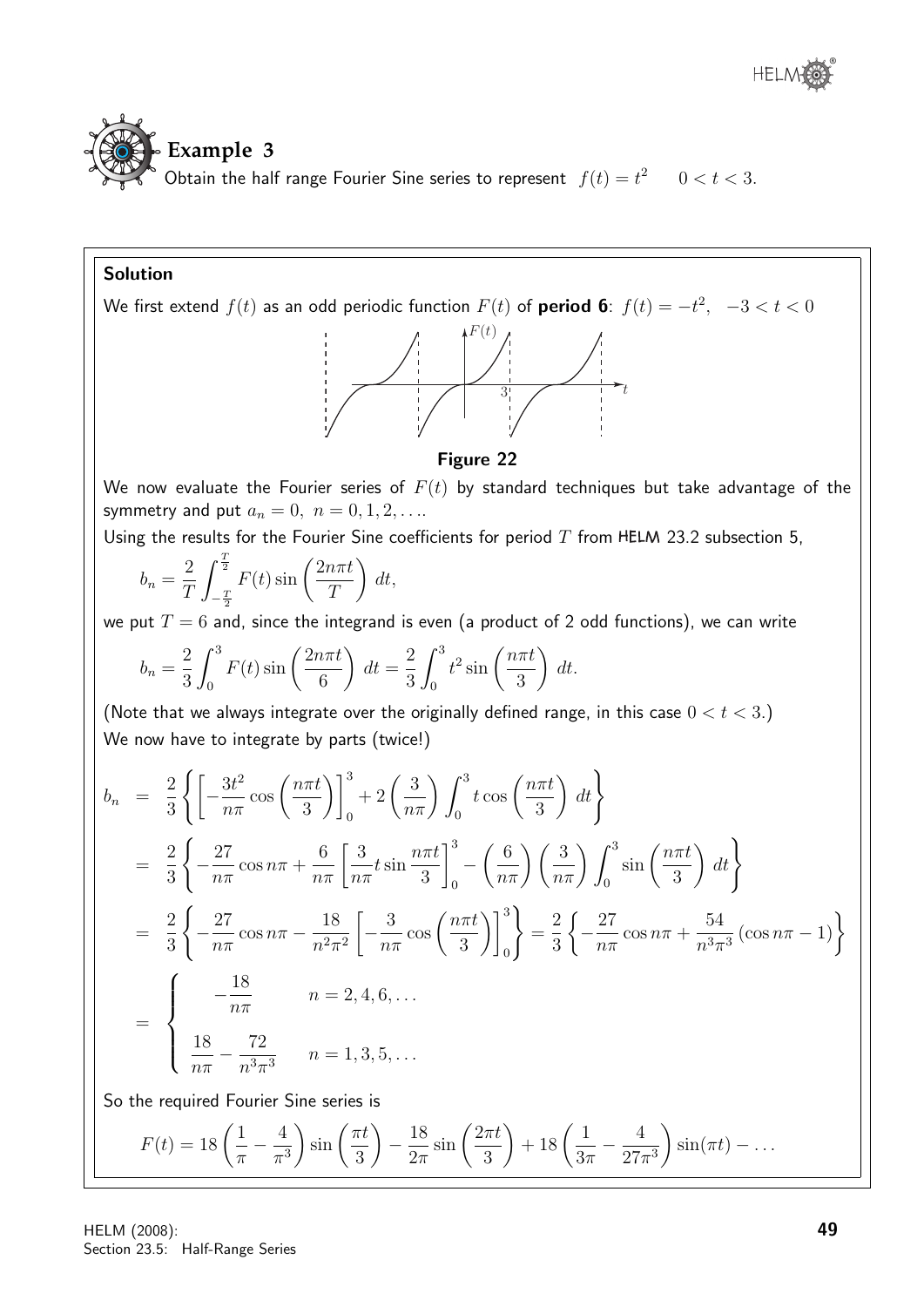

Obtain a half-range Fourier Cosine series to represent the function

$$
f(t) = 4 - t \qquad 0 < t < 4.
$$



First complete the definition to obtain an even periodic function  $F(t)$  of period 8. Sketch  $F(t)$ :



Now formulate the integral from which the Fourier coefficients  $a_n$  can be calculated:

### Your solution

#### Answer

We have with  $T = 8$ 

$$
a_n = \frac{2}{8} \int_{-4}^{4} F(t) \cos\left(\frac{2n\pi t}{8}\right) dt
$$

Utilising the fact that the integrand here is even we get

$$
a_n = \frac{1}{2} \int_0^4 (4-t) \cos\left(\frac{n\pi t}{4}\right) dt
$$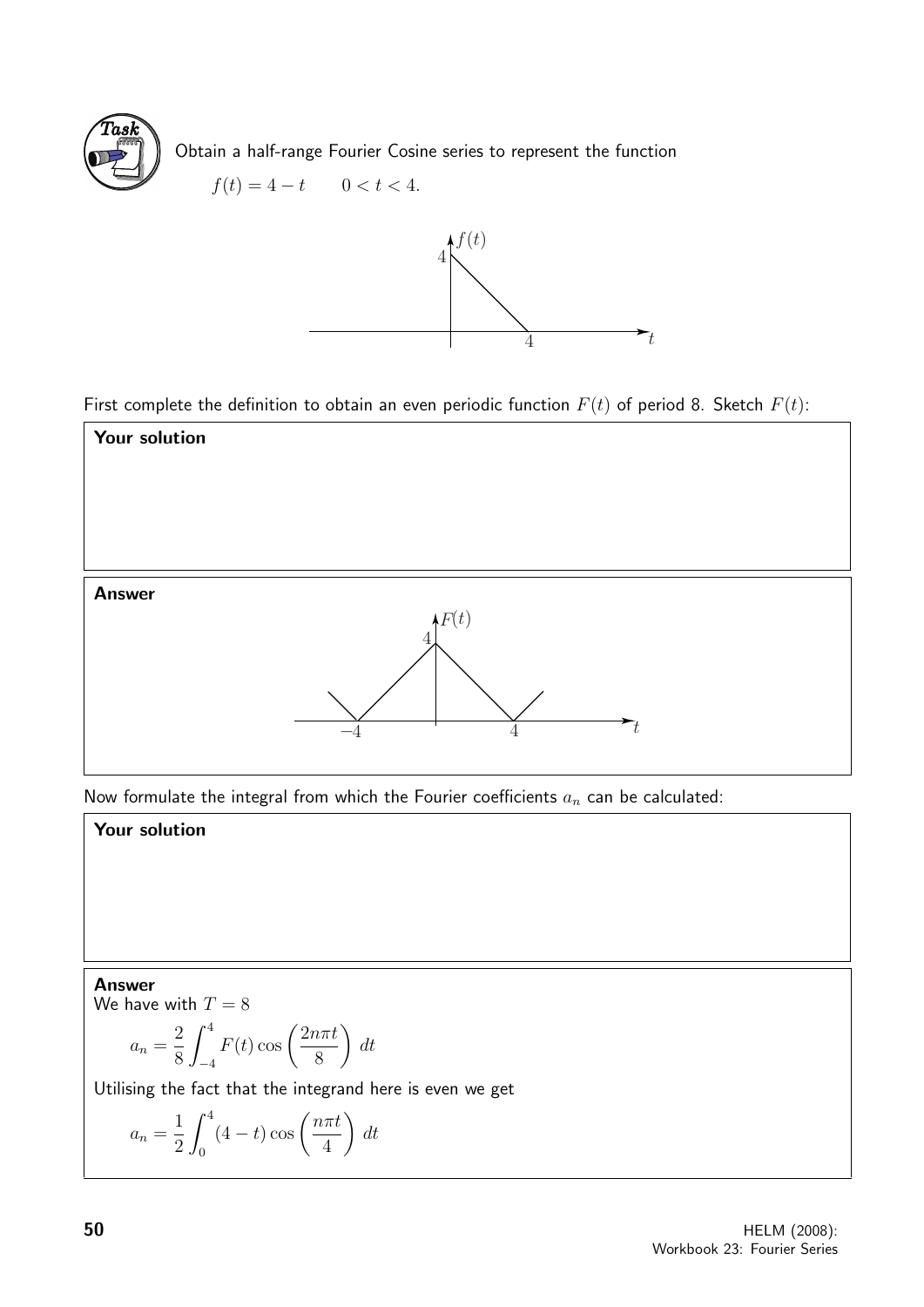

Now integrate by parts to obtain  $a_n$  and also obtain  $a_0$ :

### Your solution

#### Answer

Using integration by parts we obtain for  $n = 1, 2, 3, \ldots$ 

$$
a_n = \frac{1}{2} \left\{ \left[ (4-t) \frac{4}{n\pi} \sin\left(\frac{n\pi t}{4}\right) \right]_0^4 + \frac{4}{n\pi} \int_0^4 \sin\left(\frac{n\pi t}{4}\right) dt \right\}
$$
  
\n
$$
= \frac{1}{2} \left( \frac{4}{n\pi} \right) \left( \frac{4}{n\pi} \right) \left[ -\cos\left(\frac{n\pi t}{4}\right) \right]_0^4 = \frac{8}{n^2 \pi^2} \left[ -\cos(n\pi) + 1 \right]
$$
  
\ni.e.  $a_n = \begin{cases} 0 & n = 2, 4, 6, ... \\ \frac{16}{n^2 \pi^2} & n = 1, 3, 5, ... \end{cases}$   
\nAlso  $a_0 = \frac{1}{2} \int_0^4 (4-t) dt = 4$ . So the constant term is  $\frac{a_0}{2} = 2$ .

Now write down the required Fourier series:

Answer

Your solution

We get 
$$
2 + \frac{16}{\pi^2} \left\{ \cos\left(\frac{\pi t}{4}\right) + \frac{1}{9} \cos\left(\frac{3\pi t}{4}\right) + \frac{1}{25} \cos\left(\frac{5\pi t}{4}\right) + \dots \right\}
$$